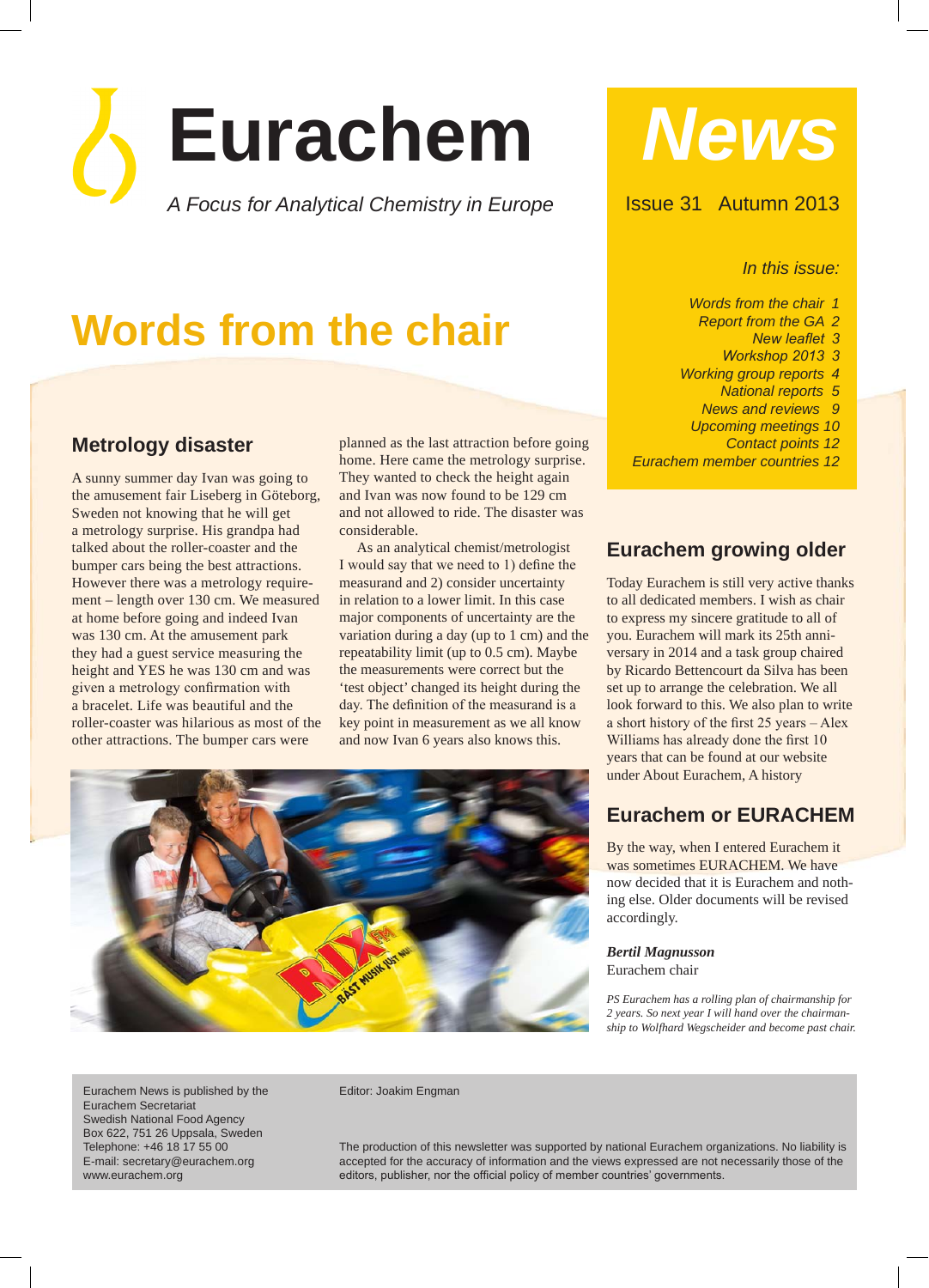## **Report from the General Assembly**

**This year the Eurachem general assembly was held in Finland, perfectly organised by MIKES and Finntesting. We were in the MIKES institute in Espoo just outside Helsinki and the assembly dinner took place on a small beautiful island in the Helsinki archipelago.**

At this general assembly, 33 delegates participated from 19 countries. Of the new member countries entering Eurachem in 2013 we welcomed delegates from Norway and Estonia. Serbia, which also entered Eurachem 2013, did not manage to come to our GA but has already been active by joining several of our working groups (WG). In all active WG we can see a steady increase in membership and this is important for our work and the future of Eurachem. Regarding the future, the general assembly approved the long term annual plan for Eurachem 2013–2017.

 There were no changes in the Eurachem executive committee this year. However Eugenia Eftimie Totu was re-elected for another 3-year membership.



 During this general assembly the issue for the discussion forum was the new ILAC Policy on the Traceability of Measurement Results P10:01/2013. This topic was chosen partly because of discussion in several countries about what this new policy will actually mean for accredited laboratories. Manfred Golze gave a presentation about the content of ILAC P10 and Eurolab's position. Today there is no



clear information about how different accreditation bodies will adopt the policy but it should be implemented by 2014. We had a long discussion on how this could affect laboratories and the possible lack of harmonisation between different countries. It was decided that Eurachem would wait for the moment and revisit the issue once the policy is implemented, and that members would follow the implementation in their countries.

 As usual we had presentations on on-going work within Eurachem, the working group reports and reports from the national delegates. Eurachem is represented in many stakeholder organisations and this year we had detailed information on the developments within the EA-EU-ROLAB- Eurachem proficiency testing group (EEE-PT), Eurolab, EURAMET Technical Committee for Metrology in Chemistry (TC MC), Inter-Agency meeting (IAM) and CODEX (food sector) Committee for methods of analysis and sampling (CCMAS).

 Next GA is to be held in Lisbon in the week 19–23 of May where we will celebrate 25 years of successful work supporting measurement quality in chemical analysis. At this occasion we will also invite previous chairs of Eurachem to take part in this celebration.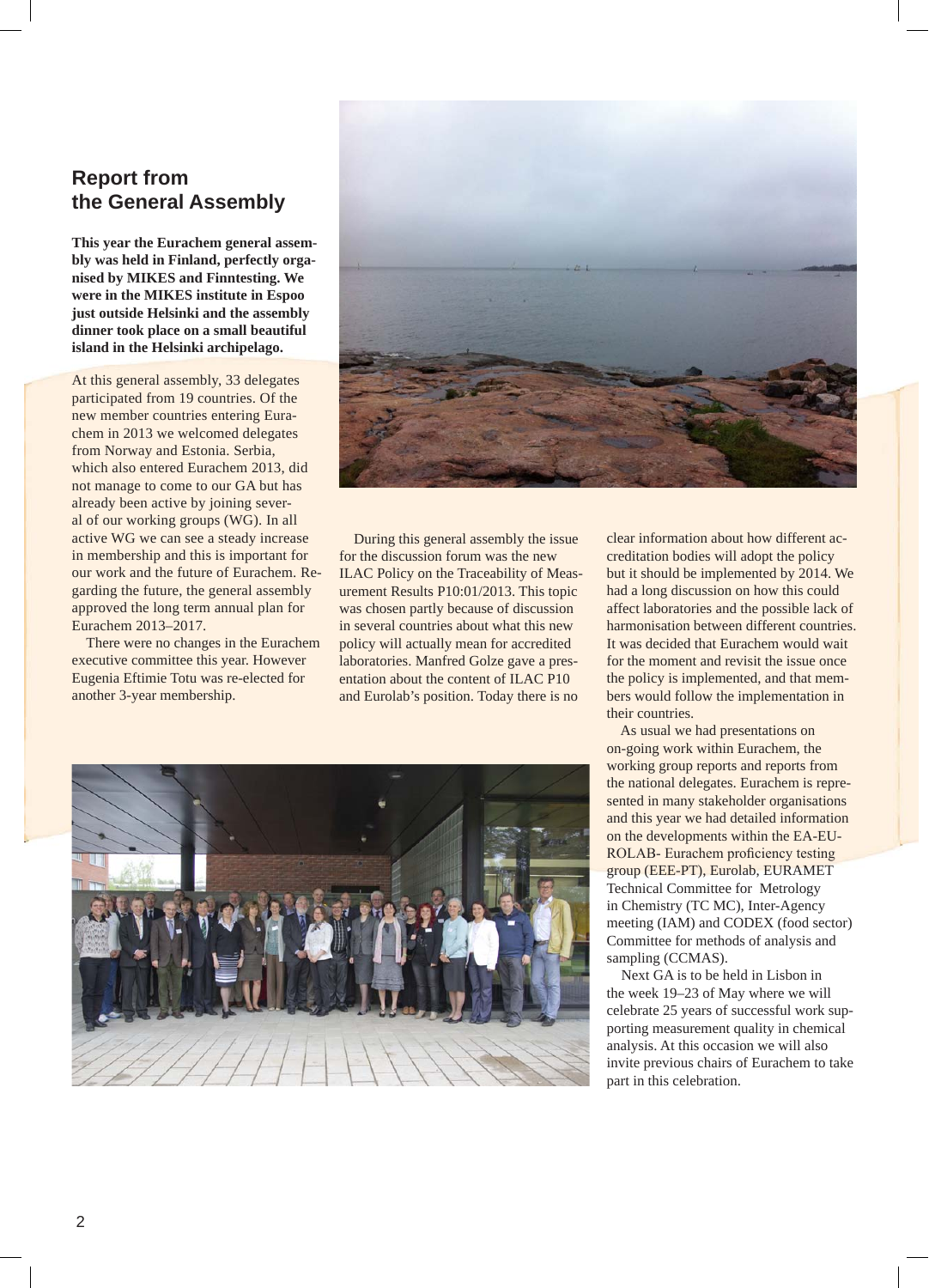## **Workshop 2013**

## **Workshop on Quality Assurance of Measurements from Field to Laboratory**



During the Eurachem annual meeting 2013 Finntesting Association, Centre for Metrology and Accreditation (MIKES) and Eurachem organized a workshop on Quality Assurance of Measurements from Field to Laboratory at MIKES, Finland on 20–21 May. Altogether, 45 delegates from 12 countries participated in the workshop. Timo Hirvi, the Director General of MIKES, and Janne Nieminen, the Chair of Finntesting Association, hosted the workshop.

Bertil Magnusson, the Chair of Eurachem introduced the participants to Eurachem's organization, aims, major co-operations, guidance documents and main activities in the past and in the future and also to the items of the current workshop. He visualized/presented the measurement cycle starting from the client's needs proceeding via scientist's input until decisions made based on results of measurements. There were two main subjects in the workshop including the poster session and discussions: on the first day challenges related to on-site/on-line measurements and on the second day challenges on nanotechnology. On-line/on-site measurements covered several aspects such as education, analytical method development and validation, environmental measurements, industrial measurements, a mobile laboratory, specific analytical methods, research and traceability of data. The items related to nanotechnology ranged from status and future of nanotechnology, nanometrology in biomedicine, risk management in industrial nanomaterials, food sector, quality assurance of microarray data, measurements with magnetic nanoparticles, traceable dimensional measurements in nanoscale and practical solutions. The participants considered the scientific programme important and interesting according to the results of the feedback questionnaire.

*A detailed programme and lectures are available on the website: www.eurachem.org/.*

*Anna-Liisa Pikkarainen*

## **New leaflet**

The Eurachem Proficiency Testing Working Group has produced a leaflet on how proficiency testing can help laboratories. The leaflet can be found on the Eurachem website. The leaflet will shortly be translated into a number of European languages.

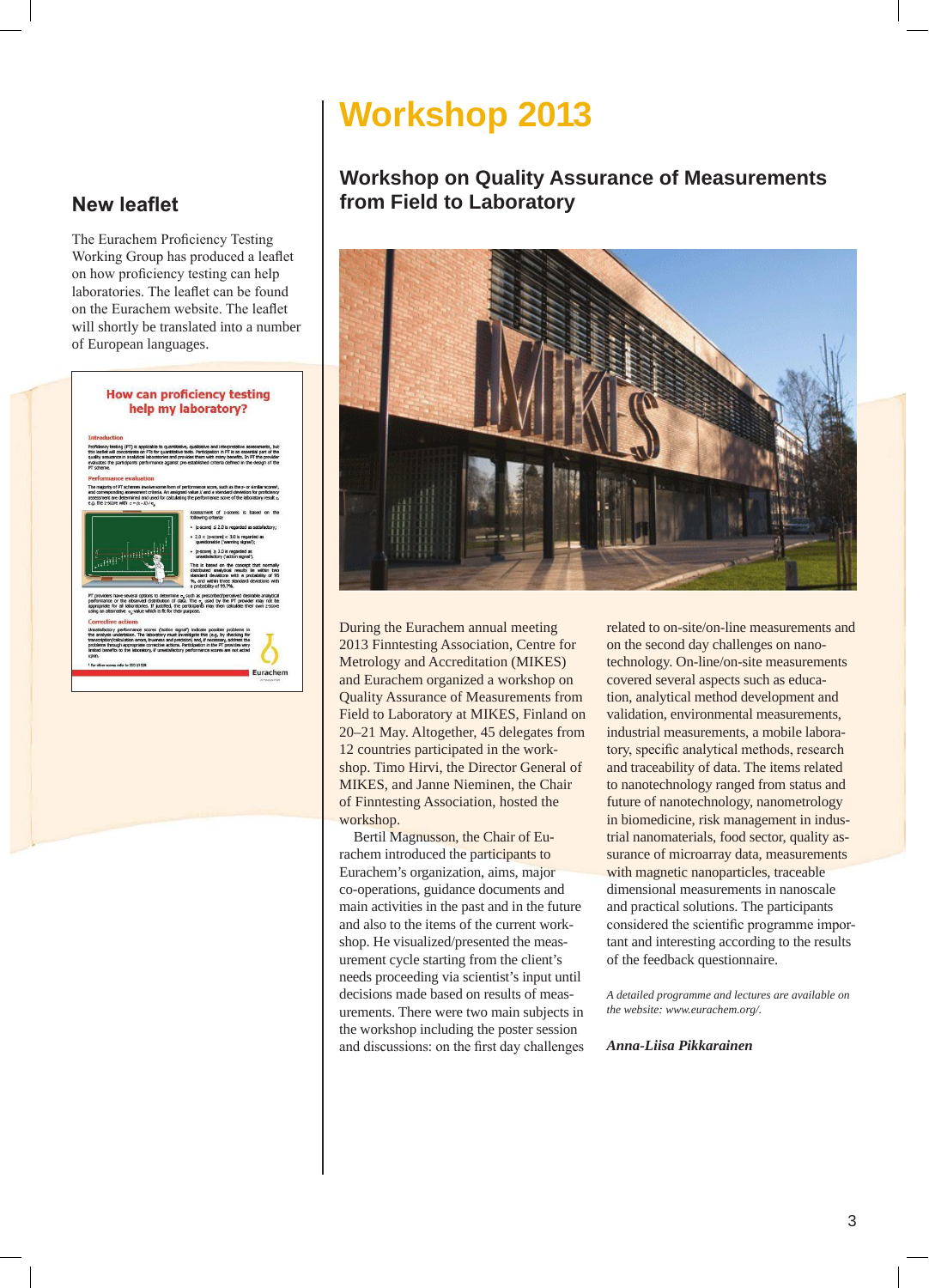## **Working Group Reports**

## **Education and Training WG**

The Education and Training WG held a successful meeting in Espoo in May. The group continues to grow and we have welcomed new members form Norway, Spain, and Turkey. The group has made progress in a number of areas during the year. The questionnaire to ascertain the state of Education and Training in Metrology in member states has been completed. A web-based questionnaire was launched in October 2012 and kept open through to April 2013. A total of 148 complete surveys were submitted along with an additional 235 partially completed responses. A draft report summarising the responses was discussed at the WG meeting and further data analysis is planned to identify future actions for the WG. Thank you to everyone who took the time to complete and distribute the survey, and to Steve Ellison for building the survey.

 The group has also prepared a 'Reading List' of key standards, guides, websites and books relevant to quality assurance in analytical measurement. The list is currently being finalised and will be made available on the Eurachem website.

 The group agreed a significant new work item in May – the revision of the Eurachem/CITAC 'Guide to Quality in Analytical Chemistry: An Aid to Accreditation'. A task group is being formed to update the guide to bring it into line with the requirements of ISO/IEC 17025 and to ensure that the terminology is consistent with current international vocabularies.

*Vicki Barwick*

## **Method Validation WG**

The outcome of the Working Groups activities during the workshop in Berlin, May 2012, gave inspiration for further developing and improving the Eurachem guidance on Method Validation.

 The question has been whether this should be done solely in a revision of the 'Fitness for Purpose' guide – or it should be taken (partly) into a totally new, supplementary guideline. This was planned to be discussed at a meeting in connection with the EC meeting in Berlin, October 2012, but for different reasons that had to be cancelled.

 By the end of 2012 the Eurachem Chair took the initiative to start up a process on first of all doing a necessary revision of the original document, focusing mainly on revising definitions and references, which have become obsolete in the meantime. Members of the WG volunteered for doing review on the various paragraph and coming up with suggestions for revision. Ulf Örnemark offered to work as editor on that process leading to a draft, revised

document discussed at the WG meeting in Espoo. Further comments were collected before discussion at a two-day meeting in September 2013 in Berlin. Another WG meeting is planned for January 2014 in Rome.

 The revised 'Fitness for Purpose' guide will still form the Eurachem basic view on method validation – and recommendation for planning and performing method validation studies. It is though also considered as an option to elaborate a supplementary guide, dealing with the issues which have come up during over the last decade, related to Method Validation, but which didn't find their way into the revised guide.

 The WG has decided to meet regularly twice a year after the meeting in September 2013.

 The ToRs for the MVWG has recently been uploaded on the Eurachem website, including a list of the members of the WG at present (17 from 10 different countries). New members are always welcome!

*Lorens P. Sibbesen*

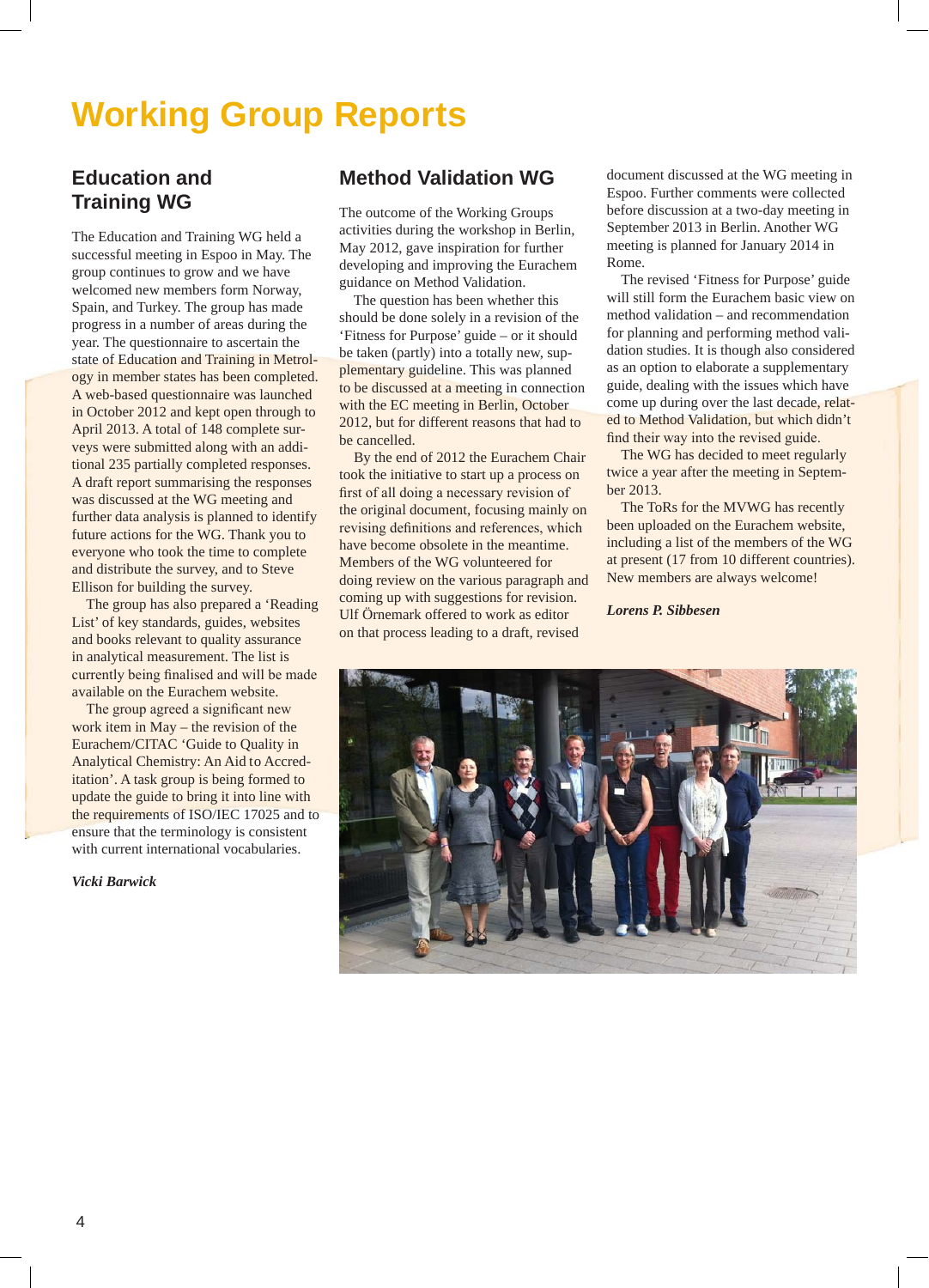## **Measurement Uncertainty and Traceability WG**

The working group met at LGC in Teddington in December 2012 and met during the Eurachem meetings in Helsinki in 2013.

 The Traceability guide had been updating to bring it into line with VIM3. After some further editorial changes it sent to GA for approval for issue as a new version. The compliance guide had been examined to check whether it also needed updating but the changes identified did not warrant publishing a revised version.

 The major items under discussion are MCS, preparing guidance on setting target uncertainty and when it is appropriate to use the standard deviation divided by the square root of the number of observations.

 The WG has agreed to collaborate with NKML on organising a joint workshop on Measurement Uncertainty.

*Alex Williams*

## **Proficiency Testing WG**

The Eurachem Proficiency Testing Working Group (PTWG) continues to make progress on a number of work activities:

- The leaflet on pre- and post- analytical proficiency testing has been translated into a number of other European languages which are now available on the Eurachem website.
- The latest PT leaflet 'How can proficiency testing help my laboratory?' has been completed and is available on the Eurachem website. The leaflet will shortly be translated in to a number of European languages.
- The production of guidance on the evaluation of qualitative and interpretative results in PT schemes is progressing. A survey to current PT/EQA providers to enquire how they currently evaluate performance in qualitative schemes is being undertaken.
- The 8th PT workshop will be organized in Berlin on the 6th to 9th October 2014.

Topics to be covered will be:

- A review of ISO/IEC 17043
- User perspectives of PT
- Sampling PT
- The revised ISO 13528
- PT in developing countries
- Harmonisation of performance assessment in qualitative PTs

A training course on the interpretation of the revised ISO 13528 standard will be held in conjunction with the workshop. The Workshop will consist of invited lectures, short presentations, posters and working

group discussions. Details of the Workshop are available at www.eurachempt2014.de

- Work has recently started on two new leaflets addressing the selection of PT schemes
- Planning and frequency of participation
- Selecting appropriate PT schemes

#### *Brian Brookman*

### **Qualitative Analysis WG**

Eurachem's qualitative analysis working group is developing a guide on uncertainty for qualitative analysis. The title of the draft Guide is 'The Expression of uncertainties in qualitative analysis and testing'.

 Following discussion at the 2012 GA, the draft was circulated for general comment; in part to assess whether substantial further work was needed. Following comments, a small drafting committee met in November 2012 to consider the comments and undertake revision. A revised draft has been prepared and is awaiting final editing with a view to issue for approval in the second half of 2013.

I would like to thank Ricardo Bettencourt da Silva and Bertil Magnusson for their considerable assistance in preparing the revised draft.

*Steve Ellison*

## **National Reports**

**The work within the national Eurachem organisations is one of the most important channels to convey our message to the laboratories and our stakeholders. Below you will find reports about activities in our national organisations.**

## **Belgium**

BELAB is member of Eurachem and Eurolab. In 2012 there was a change of president. In the context of increasing the activities of BELAB and to intensify the contact with the members, BELAB organized a survey on BELAC, the accreditation authority in Belgium.

The purpose of the survey was to get a picture about BELAC following the import of their renewed procedure, and to ask some general things about BELAC but especially increase the dialogue between BELAB-members and BELAC. In the survey there was also a possibility for the accredited institutes and labs to communicate comments and suggestions. The survey was created via Survey Monkey and 350 mails were sent out. After a period of one month a response of 62,5 % was obtained. The

results gave a good view about how the relation between BELAC and their clients is.

 BELAB has the intention to organize a workshop or seminar in late autumn. The subject is still not fixed but it will be chosen from the suggestions given in the survey.

 The website will be renewed and more information will be sent to the members.

 Members of the Executive committee of BELAB are member in several committees of BELAC.

*Isabelle Vercruysse*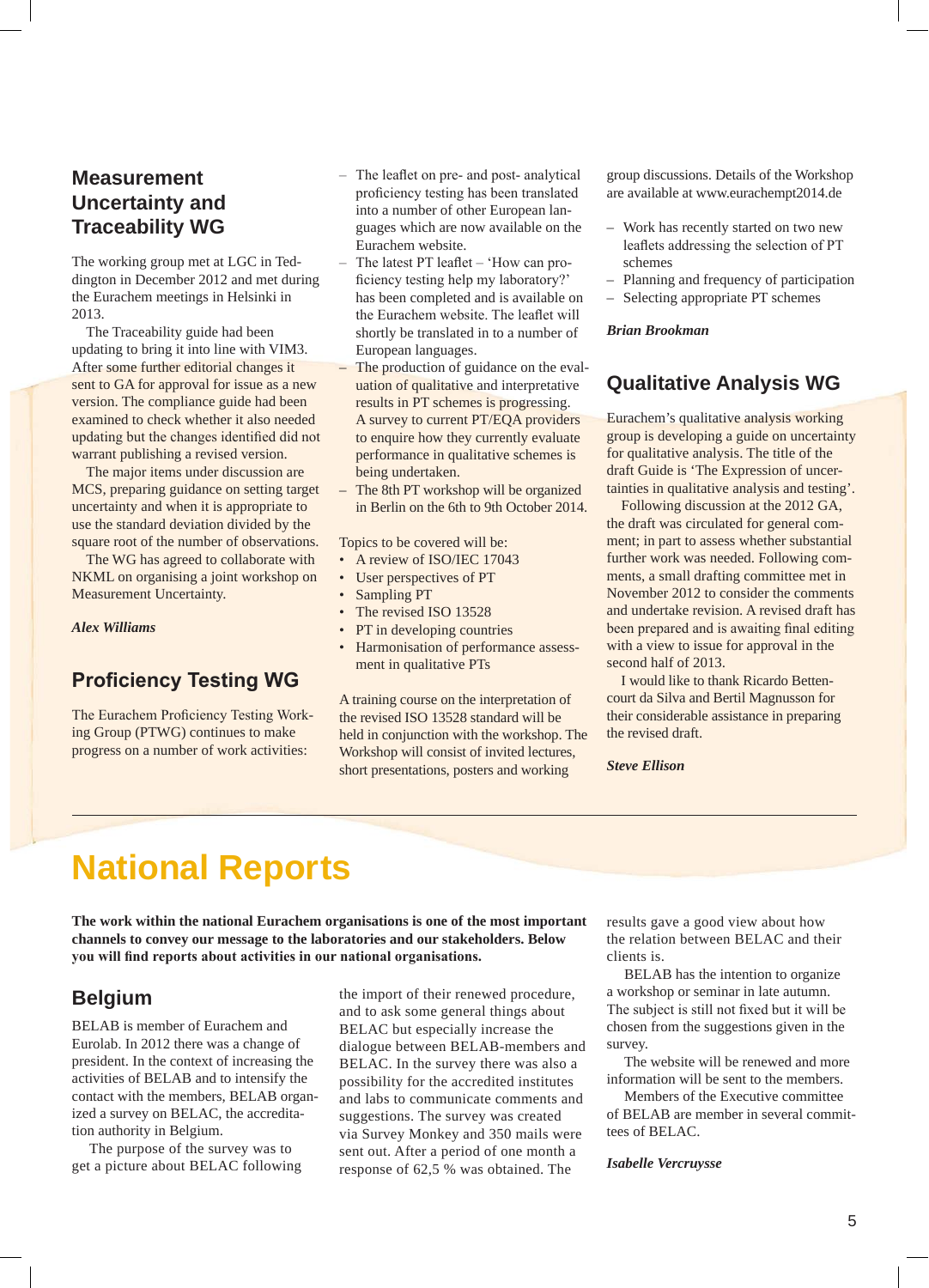## **Bulgaria**

In 2012, aiming to intensify its activities, BULCHEM section moved to the Union of Metrologists in Bulgaria (UMB) www. smb-bg.org. For this purpose, in September 2012 during the XXII NATIONAL SCIENTIFIC SYMPOSIUM 'Metrology and Metrological Assurance 2012' with international participation, an agreement between UMB and Bulgarian Institute of Metrology was signed. By this transition of the section to UBM, the MoU condition for building of a national Eurachem network was fulfilled.

#### *Activities of BULCHEM – BULGARIA*

In 2012 supported by UBM, the Eurachem guide Terminology in Analytical Measurement: Introduction to VIM 3 was translated in Bulgarian language. The translated manual was disseminated in paper and electronic forms. The feedback received from the guide users was positive and the examples in the field of chemical and biochemical measurements were recognized useful for the analytical scientists.

 Several seminars and specialized courses for representatives of laboratories for testing and calibration were organized on the subject of: Uncertainty in sampling. Assessment of the measurement uncertainty in testing. Laboratory practice and methodological issues when calibration of measurement instruments is carried out: pH-meters, spectrometers, chromatographs, spectrophotometers. Requirements to the calibration when it is a part of the method/procedure for a measurement. Requirements and procedures for sampling petroleum products.

 BULCHEM section participated in two roundtables during the XXII NATION-AL SCIENTIFIC SYMPOSIUM with international participation 'Metrology and Metrological Assurance 2012':

- Methodological problems of training in Metrology.
- Updated information about decisions of the international metrological organizations and tendencies for reproducing the units of SI.

At the end of the year, a program for training courses was drawn up and discussed by the Program Board of UBM. In this program, provided on the web site of UBM is planned four courses with the participation of BULCHEM section to be arranged. The next two Eurachem guides are also envisaged to be translated in Bulgarian language:

- Selection, Use and Interpretation of Proficiency Testing (PT) Schemes (2nd Edition, 2011)
- Quantifying Uncertainty in Analytical Measurement, 3rd Edition (2012).

## **Czech Republic**

In spring 2013 Eurachem Czech Republic celebrated twenty years of activity mainly within our country. It was nice opportunity to cast our minds back and also think about future plans that could be useful for laboratory community in the Czech Republic.

Two main activities from last year should be pointed out. The first one is preparation and organisation of six days course Quality Manager in Chemical Laboratory. This course finally took place in Prague in February and March and was attended by 12 participants which gave us very positive feedback. We had seven lecturers from Eurachem-CZ and two experts outside our organisation. It is intended to repeat this course in autumn with help of local organiser and we decided to open it also for participants from Slovakia. The translation of Eurachem Guide Terminology in Analysis into Czech language is the second important activity. This translation is nowadays finished and it will be published as new issue with no 18 of series of our monographs called Qualimetrics this summer.

 Our organisation regularly issues two Newsletters for our members yearly. Each one contains eight pages of text. Summer edition 2012 focused on proficiency testing for a limited number of participants and comparison of results between two laboratories. Winter edition 2013 was devoted to our 20th anniversary. Our newsletters also bring information about local events and future plans.

 We run webpage www.eurachem.cz and recently two new leaflets were published and are freely accessible. One of them is the translation of Eurachem leaflet on compliance assessment and the other one gives basic statistical information for the comparison of two methods.

 Members of the Executive Committee of Eurachem-CZ were active in several technical committees of Czech Accreditation Body and presented many lectures on several local and also international conferences and workshops. In April 2013 we organised local TrainMiC© event in Olomouc with 13 participants mainly from academia.

#### *David Milde*

## **Finland**

Finntesting Association's activities include those of Eurachem Finland and Eurolab Finland. The Association has 31 company members and 29 individual members. Finntesting Association has an executive board with 9 members. Finntesting Association has nominated members in Eurachem General Assembly, several Eurachem Working Groups and since 2012 in the Eurachem Executive Committee.

 Finntesting Association had an annual seminar and a traditional annual meeting in 2012. The topic of the seminar was sampling focusing on environmental sampling, sampling for forensic purposes and accreditation. During the annual meeting there was a visit to the Finnish Institute for Verification of the Chemical Weapons Convention VERIFIN. VERIFIN supports the disarmament of chemical weapons by development of identification methods for chemical warfare agents. VERIFIN was nominated as the designated laboratory of Organisation for Prohibition of Chemical Weapons (OPCW) in 1998 among the first laboratories.

 During 2012 Finntesting Association prepared for organizing the Eurachem annual meeting 2013 and the workshop on quality assurance of measurements from field to laboratory. Finntesting Association encouraged two students by delivering them awards based on student's meritorious thesis where quality assurance aspects had been taken into account. The Association also recognized the person for the successful work in the field of laboratory and reliable results during many decades.

#### *Eurachem Finland Finntesting Association*

## **Italy**

Eurachem in Italy is jointly supported by the National Institute for Research in Metrology (INRIM), the National Institute of Health (ISS) and the National Institute for Environmental Research and Protection (ISPRA). Its activity is aimed to promote the implementation of metrology concepts by analytical scientists and is carried out through the dissemination of relevant information, the organization of training events, the contribution to guidance documents and their translation in Italian.

 In 2012, a training event on 'Application of metrology to measurements for health' was organized in Rome at ISS (November 26th–28th 2012) under the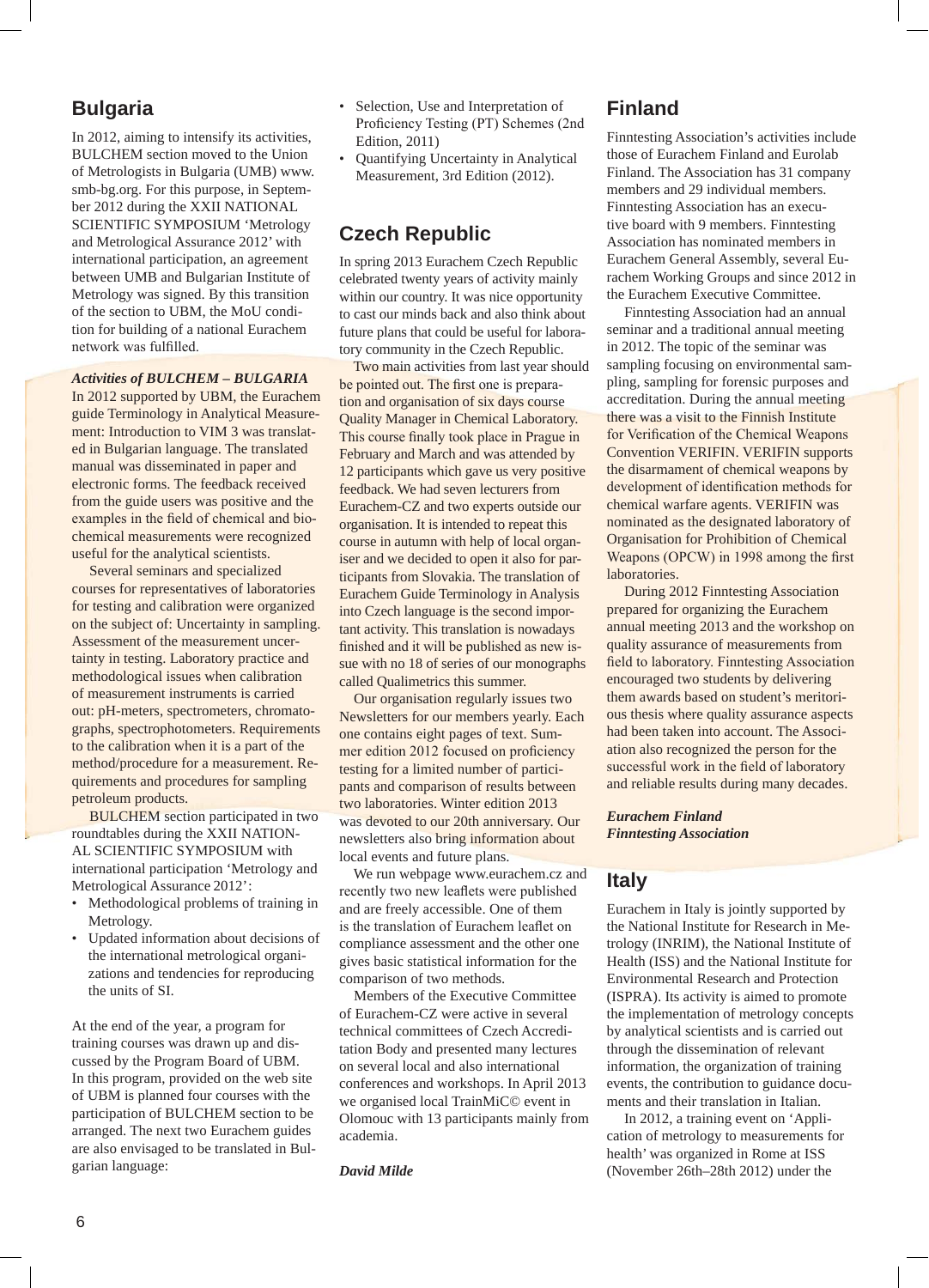joint auspices of Eurachem and Train-MiC® 'Training in Metrology in Chemistry' (www.trainmic.org), a programme initiated by the EC Joint Research Center Institute for Reference Materials and Measurements. The training course, which included lectures, practical exercises and learning evaluation, was attended by 30 participants. At INRIM a series of public conferences analyzed the linkage between the measurement of specific chemical quantities (e.g. bioassays, analysis of nano-particles …) and the knowledge attainable on the dispersion of pollutants in the environment and their effect on health.

 The document 'Internal Quality Control. Handbook for Chemical Laboratories', NORDTEST TR 569, is now available in Italian and accessible on-line free of charge, as a National Institute of Health Report (Rapporti ISTISAN 12/29, www.iss.it) as well as on the Nordtest website. The translation in Italian of the Eurachem Guide 'Terminology in Analytical Measurement' has been completed and its publication is expected shortly.

Eurachem events, such as EU-RACHEM Workshops, were promoted through distribution of the available information. EURACHEM Italy contributes to the EURACHEM WGs: Education&Training, Proficiency Testing and Method Validation and to the joint EA-EUROLAB-EURACHEM WG Proficiency Testing and Accreditation.

#### *Enzo Ferrara and Marina Patriarca*

### **Poland**

Presently, 79 laboratories are members of the Eurachem-PL, Section of Polish Chemical Laboratories in Club of Polish Testing Laboratories POLLAB. Since 10.12.2009 Eurachem-PL has been lead by Andrzej Brzyski (chair), Kinga Makuła (vice-chair), and the section secretariat is hosted by the Military Institute of Armament Technology in Zielonka, near Warsaw.

 The Section was established in 1992, preliminary name as POLLAB-CHEM, one of several sections of the Club of Polish Testing Laboratories POLLAB. Polish delegates have participated in various Eurachem meetings and GAs, as well as have been working in Eurachem WGs – PT, E&T, MU&T. Important tasks of the Section is to promote ideas related to the quality of chemical measurements and materials characteristics as well as

distributing any information that member laboratories are interested in.

 Members of the Section are involved in organization of symposia organized every year by POLLAB. The main topic at XVIII POLLAB Symposium (2012) was 'Technical requirements – part IV – The reliability of tests results'. Two rounds of the symposium was attended by over 400 participants.

 We organized also a special section's meetings, at least one per year, including invited lectures dedicated to selected subjects. In 2012 there were two meetings, where participants discussed about 'Planning PT/ILC programs for accredited laboratories'.

 In 2013 Eurachem-PL intend to continue present policy to support laboratories. Their members will attend in Symposium POLLAB, section meetings and new ILC/ PT programs.

#### *Andrzej Brzyski*

### **Portugal**

The Portuguese members, Ricardo Bettencourt da Silva and Olivier Pellegrino, were actively involved in the activities of the Measurement Uncertainty and Traceability Working Group. The elected Executive Committee (EC) member, Ricardo Bettencourt da Silva, also participated actively in various EC activities and in the scientific committee of the Eurachem workshops on 'Validation, Traceability and Measurement Uncertainty' and 'Key Challenges in Internal Quality Control'. In the end of the year, Ricardo Silva also contributed to the revision of the guide on 'Expression of Uncertainty in Qualitative Analysis and Testing' of the Qualitative Analysis Working Group. The guidance and activities of Eurachem have been disseminated, by the Portuguese team, in international and national workshops, research publications, training actions of laboratory practitioners, and to students of the University of Lisbon, Euromaster 'Measurement Science in Chemistry' and Erasmus Mundus in 'Quality in Analytical Laboratories'.

#### *Ricardo Bettencourt da Silva*

## **Romania**

In the context of the continuous changes and the sustained preoccupation for the measurements and chemical analysis quality, Eurachem Romania Association

continued its policy to support various laboratories enlarging its participation to various events organized either by Eurachem Romania, either by accredited bodies or universities, research institutes (INCDSB, ICECHIM, IMT, INMR), or from national and local agencies for public health, water and air quality control and environmental monitoring. Eurachem Romania is a non-profit professional organization established in 2000, being affiliated to the similar European organization Eurachem and also it is RENAR member. Eurachem Romania is focused on promoting mutually accepted principles at national level. During 2012, the University Valahia from Targoviste supported Eurachem Romania to organize the XI Annual Forum Eurachem – Romania on 21st September 2012 in Targoviste, Dambovita County. This event was hosted by the 1st Analytical Chemistry International Conference. At the XI Annual Forum Eurachem – Romania 7 speakers presented interesting papers such as those of Jens Andersen, from EuChems, 'Pooled calibrations and retainment of outliers improve chemical analysis', Petre Maxim, 'Traceability in the chemical and biological measurements in forensic science'. Also, Lorens Sibbesen, Chair of the Validation WG of Eurachem, gave a presentation: 'Actual challenges for the validation of analytical methods. Formal requirements.' On this occasion it was also held the general assembly of Eurachem Romania. Also, it was issued the national publication of Eurachem Informative Bulletin no.16, 2012, ISSN 1582- 9057 with papers related to general and statistical principles of certification and the practical use of the reference materials in the analytical laboratory, and the new edition of the proficiency leaflet included.

*President, Prof.dr.eng. Gabriel-Lucian RADU*

### **Russia**

Since then the Eurachem Education and Training WG conducted a questionnaire survey to ascertain the state of education and training in the field of metrology in analytical chemistry. The Russian respondents included representatives from universities, members of the Scientific Council of the Analytical Chemistry of Russian Academy of Sciences (RAS), experts on accreditation of analytical laboratories, metrologists.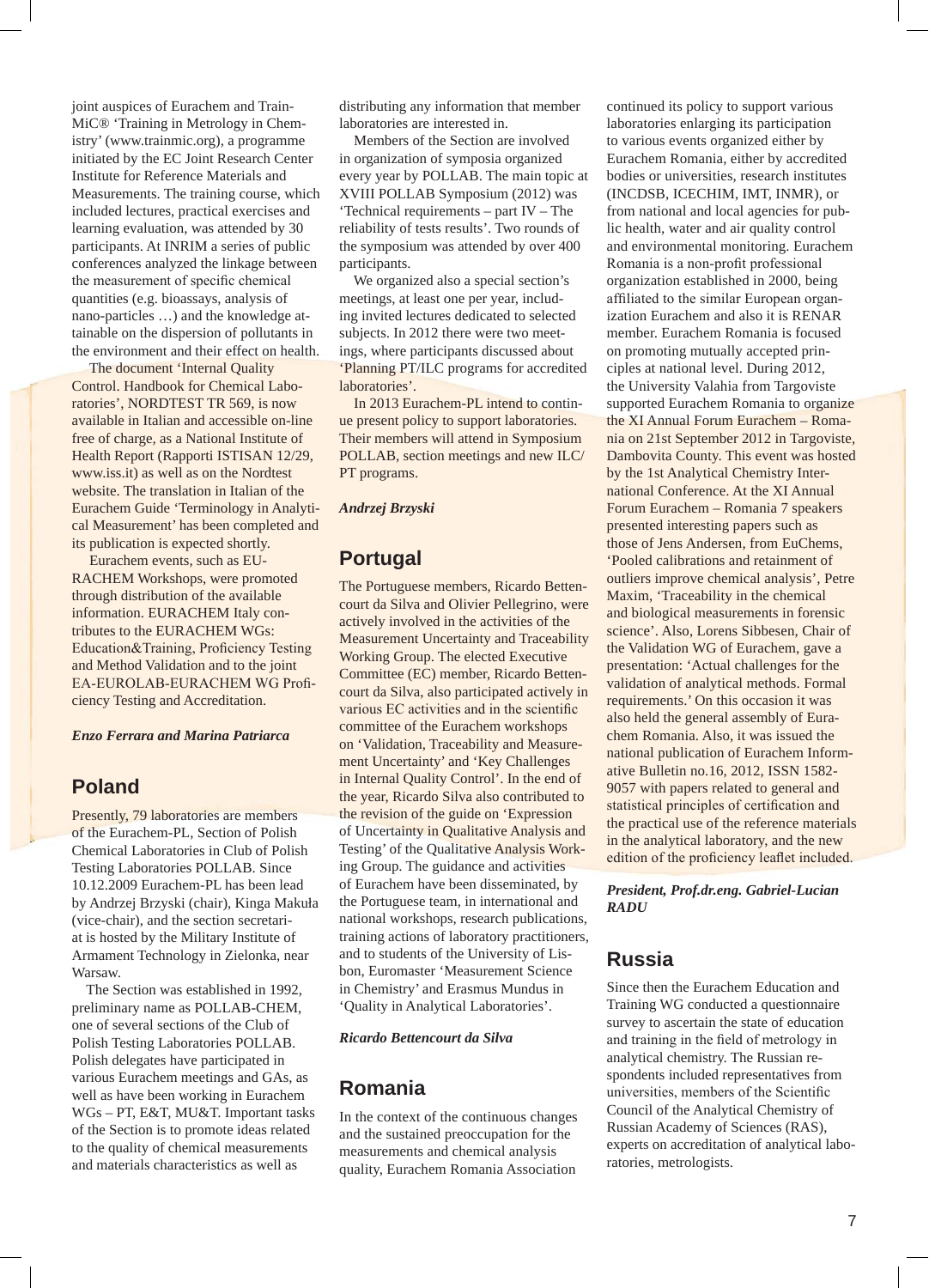At June 21, 2012 one of the Russian leading metrology institutes- All-Russia D.I. Mendeleyev Scientific and Research Institute for Metrology (VNIIM) (FGUP 'D.I.Mendeleyev VNIIM') in St. Petersburg celebrated 170 years. Today, VNIIM is one of the largest world centers of scientific and practical metrology. It is the leading Russian organization in the field of precise measurements in metrology and the major centre of national measurement standards in Russia.

VNIIM cooperates with many international organizations such as the International Committee of Weights and Measures (CIPM) and participates in the work of the Consultative Committee for Units (CCU). VNIIM is responsible for 8 subcommittees of the International Organization of Legal Metrology (OIML), participates in the work of four Technical Committees of the International Standards Organization (ISO), and participates in the work of the International Measurement Confederation (IMEKO). VNIIM specialists are heads of three of 17 Technical Committees of the Regional Metrology Organization COOM-ET and participate in the work carried out by two other Regional Metrology Organizations EURAMET. VNIIM takes part in the bilateral cooperation programs with the following National Metrology Institutes: PTB, Germany; LNE, France; KRISS, Korea; SMU, Slovakia; CMI, Czech Republic. The VNIIM specialists are authors of translation into Russian language of Eurachem guides and the International Vocabulary of Metrology – VIM 2.

 At the beginning of September on the initiative of the Ural Scientific Research Institute of Metrology (UNIIM) was held 1st International Scientific Conference 'Reference materials in measurement and technology' A conference dedicated to the International Year of the Water Cooperation, declared by UNESCO in the year 2013. In terms of the necessity to improve the accuracy of measurements in the field of environment protection during development of new technologies, processing, quality and product safety control requirements for reference materials significantly increase. The Conference covered issues of metrological traceability, the competence of reference material producers, ensuring compatibility and interoperability, harmonization of national requirements for reference samples with international practice, information assurance, etc. In the conference participated the specialists from Russia, countries of the CIS, and

also Belgium, Bulgaria, Brazil, Great Britain, Germany, Poland, Slovakia and Philippines. Main journal on topics of development, certification and application of reference samples in Russia is the journal 'Reference materials', published by UNIIM.

 The second congress of the Russian analysts, the large event, which gives the unique possibility to specialists for meeting and discussion, takes place in September 2013 at Moscow. At the congress new ideas, trends of analytical chemistry development, interdisciplinary coordination, role of chemical analysis for new technologies (nano-analysis, bio-analytics and others), MiC, the application of quality control in analytical chemistry, the certification of production will be discussed. In the program of congress the Scientific Conference 'Analytical Chemistry of Russia', the School of Young Scientists in Analytical Chemistry, the annual session of Scientific Council on Analytical Chemistry of RAS, Symposium on history and methodology of analytical chemistry, Symposium on the nano-analysis, Symposium on the test-methods of analysis, Symposium on the teaching of analytical chemistry, Symposium on the application of chemo metric in the chemical analysis, presentation of the producers of scientific equipment, exhibition of instruments and books, round tables will take place.

 The members of scientific council on analytical chemistry of the RAS developed lexical ontology in the form of the bilingual (Russian – English) thesaurus of terms on general issues of analytical chemistry and metrology. The terminology of more than ten official Russian and international documents, including VIM is integrated in it. The developed resource is directed toward the assistance in the harmonization of terminology. Thesaurus is accessible with the address: www. wssanalytchem.org/ontology

 Topics of the MiC systematically are traversed in the periodical 'Industrial laboratory. Diagnostics of materials', which is translated into the English. Resource is accessible with the address: www.zldm.ru

#### *Baranovskaya Vasilisa*

## **Sweden**

Regularly two members meetings are held annually, one focusing on measurement quality issues and one on accreditation.

The second meeting regarding accreditation was jointly organized in May 2013 with the Swedish accreditation body Swedac. From 2010 Eurolab/Eurachem Sweden is also represented in one of the advisory boards of Swedac.

 During the meeting with Swedac in May 2013 discussion issues were among other things the new ILAC P10 document about traceability for laboratories accredited to ISO/IEC 17027 and ISO 15189. The outcome from this discussion was that in practice there is no change in the traceability requirements. We also discussed the good experience of the change from 12 to 16 month interval for visits to the accredited laboratory, accreditation in an international perspective. Our popular course in internal audits will also be given in 2013.

#### *Bertil Magnusson*

### **Turkey**

The training group in the Chemistry Group Lab in UME in collaboration with EC JRC IRMM Programme TrainMiC has organised a TrainMiC training event in Gebze/Kocaeli (22nd–23rd of November 2012), covering the following topics; traceability of measurement results, selection and use of reference material, statistics in analytical chemistry, single laboratory validation of measurement procedures, internal quality control, sampling as part of measurement procedure, uncertainty of measurement principles, uncertainty of measurement approaches to evaluation, evaluation of proficiency testing results and case studies. The course was attended by 64 participants. The presentation was given in Turkish by the TrainMiC trainers from Turkey. In addition training on method validation and uncertainty in chemical measurement was organised in UME on 7th–11th of May 2012 and 12th–16th of November 2012. 63 participants attended the training courses, which included lectures and exercises.

### **Ukraine**

In 2012–2013 Eurachem – Ukraine has paid the most attention to introducing the demands of ISO 17043, which is to be adopted as a national standard, into PT practice, particularly by preparing the draft guidance documents in line with ISO 17043 and participating in seminars. One of them has been held in cooperation with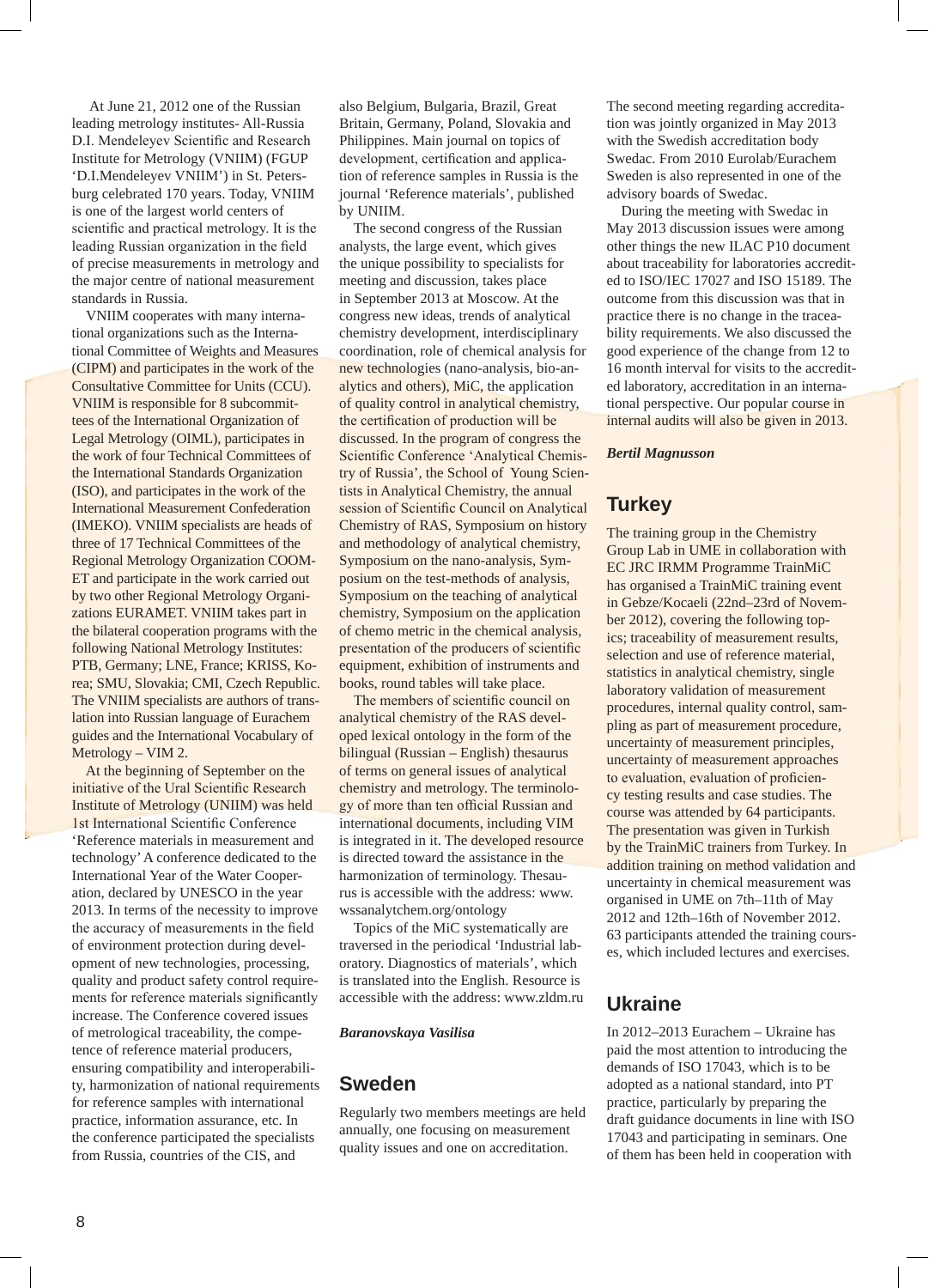newly-formed Association for Quality Assurance in Laboratory Medicine.

 Translation of 'Terminology in Analytical Measurement – Introduction to VIM 3' Guide into Russian language was prepared and published.

 The series of workshops devoted to natural gas measurements involving issues of metrological traceability, calibration, proper use of reference materials, and proficiency testing in the area of natural gas analysis was continued. Specific documents on metrological traceability in humidity and optical quantities measurements related to newly approved national measurement standards were developed.

## **United Kingdom**

Eurachem activity in the UK continues to be coordinated between the Analytical Methods Committee of the Royal Society of Chemistry, and through LGC, who lead the UK Chemical and Biological Metrology programme.

The AMC (www.rsc.org/AMC/) has sub-committees concerned with sampling uncertainty/sampling quality, statistical methods and validation [of analytical methods] all of which complement interests and concerns of Eurachem. The AMC continues to publish Technical Briefs which reach all members of the analytical division of the RSC and are on-line for all to access and use: Briefs can be found by following the 'Technical Briefs' link at. www.rsc.org/ AMC/. Topics for recent Technical Briefs include 'What causes the most errors in chemical analysis', 'Experimental Designs' and 'Checking the quality of contracted-out analysis'. Members of AMC regularly receive the Eurachem Newsletter and information on Eurachem activities.

 Activities associated with the UK Chemical and Biological Metrology programme are described on the programme website at www.nmschembio.org.uk/. Activities of particular interest to Eurachem include a range of training courses, including courses on measurement uncertainty, analytical method validation and statistics for analytical chemists. In the next year LGC is planning new courses on effective experimental design, implementing ISO/IEC 17025 and using Excel for data analysis. The programme also provides guidance documents and reports; these can be found on the website above. The most recent is a 'Good Practice Guide for the Application of Quantitative PCR'.

 Eurachem UK members have also contributed actively to the PT working group, E&T working group, Measurement Uncertainty and Sampling working groups.

## **News and Reviews**

**Here Eurachem members can present important issues within Eurachem's field of interest. The views here are those of the authors and do not reflect Eurachem policy.**

## **MUkit – Measurement Uncertainty Estimation Software updated – Now both absolute and relative uncertainty**

Finnish Environment Institute (SYKE) has developed a computer program MUkit for measurement uncertainty estimation based on quality control and validation data. The principals are laid down in several documents e.g. 1) the Eurachem guide on uncertainty (www.eurachem.org), 2) a recent ISO standard 11352 and 3) a Nordtest report TR537. The approach presented in the software program is mainly based on the calculation methods presented in the



Nordtest 537 report. The program is available with source code included for download free of charge on the Internet at www. syke.fi/envical and the Nordtest guide can be downloaded from the website: www. nordtest.info/tr537

 The first version enabled user to carry out the relative measurement uncertainty estimations. In the updated version of MUkit, the user is able to choose the calculation approach between relative and absolute. This is highly needed improvement, since the measurement interval usually has to be divided into several



ranges. In the lower concentration range for instrumental methods the absolute measurement uncertainty is constant while at higher concentrations the relative uncertainty is constant – see Appendix E.5 Documenting uncertainty dependent on analyte level in Eurachem /CITAC Guide, Quantifying Uncertainty in Analytical Measurement.

#### *Teemu Näykki*



## **New TrainMic book**

The TrainMiC® life-long learning programme on metrology in chemistry, coordinated by the JRC Institute for Reference Materials and Measurements (IRMM), published the first book of training presentations. This book was published after two volumes dedicated to application examples of contents taught in presentations.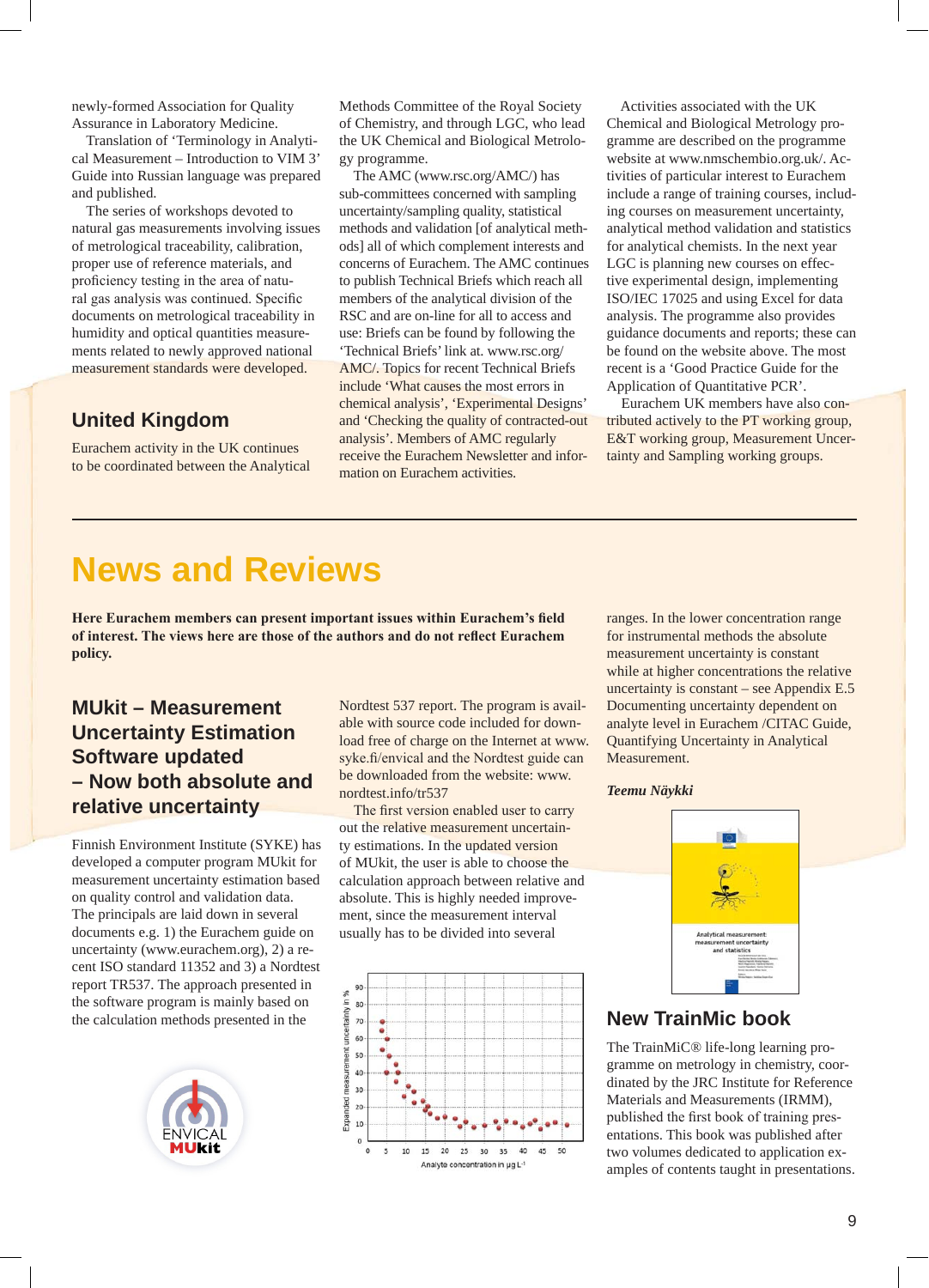The book, entitled 'Analytical measurement: measurement uncertainty and statistics', includes four of the most requested presentations of TrainMiC courses, namely: 1) Measurement uncertainty – Part I Principles; 2) Measurement uncertainty – Part II Approaches to evaluation; 3) Statistics for analytical chemistry – Part I and 4) Statistics for analytical chemistry – Part II.

The first presentation aims at introducing the principles of the evaluation of the measurement uncertainty, including a specific application example. The second presentation describes alternatives to the modelling approach for the evaluation of the measurement uncertainty. The two presentations dedicated to statistical tools are divided in basic statistical concepts and tools, and linear regression and analysis of variance. The training material includes slides and speaker notes. More details about TrainMiC® can be found in the programme website (www. trainmic.org).

*Ricardo de Bettencourt da Silva*

## **NMKL Guideline on how to publish QA results in papers**

The credibility of published analytical results depends to a large degree on the description of the analytical quality control procedures used prior to and during the analysis. If such procedures are not reported, or poorly described, together with the results, the reliability of the results may be questioned. The Nordic Committee on Food Analyses (NMKL) has published a protocol that gives guidance to authors, editors and referees/ reviewers on important analytical quality control measures that should be reported in publications. The protocol is aimed at food analyses but parts of it can be generally applied to other fields.

 The guide: Analytical Quality Control – Guidelines for the publication of analytical results of chemical analyses in foodstuffs can be found here: www.nmkl.org

*Joakim Engman*



## **Text book on analytical chemistry**

Analytical Chemistry 2.0 is a freely available eText that is a revision of the textbook Modern Analytical Chemistry, originally published by McGraw-Hill in 1999. New to this edition are practice exercises (with worked solutions), which complement the worked examples, and instructions on using a spread sheet (Microsoft Excel) and computational software (R) for solving problems in statistics, calibrations and regression analysis, equilibrium chemistry, and method development and optimization. Main focus is not on metrology but some parts describe measurement uncertainty calculations. It can be found here: www.asdlib.org/online-Articles/ecourseware/Welcome.html

*Bertil Magnusson*

## **Upcoming Meetings**

**Eurachem workshop Quality in Analytical Measurements and 25th Anniversary of Eurachem Lisbon, Portugal, 19 to 21 May 2014**



**Eurachem in co-operation with CITAC, University of Lisbon and RELACRE is organising a workshop on Quality in Analytical Measurements aiming at discussing measurement cycle from the analytical problem to measurement inter-** **pretation. The event is being organised by the Eurachem Measurement Uncertainty and Traceability Working Group with the collaboration of the Eurachem Working Groups on 'Method Validation', 'Proficiency Testing' and 'Education and Training'. The workshop will include invited lectures, short communications, poster sessions and breakout sessions. This event will also celebrate the 25th Anniversary of Eurachem.**

#### *Venue*

The workshop will be held in Lisbon, Portugal. Lisbon is its beautiful capital city where it is possible to visit magnificent monuments of various historical periods, from before the 12th century, to those celebrating the maritime achievements of the 15th and 16th centuries, and of more recent age, such as the world's largest collection of royal coaches, and the Pena National Palace of Sintra, one of the world´s major expressions of 19th century

Romanticism. The month of May is a particularly nice time of the year to enjoy sightseeing and to taste the best sea fish and tasty fruits. The workshop will take place in Hotel Mundial.

#### *Scientific programme*

Considerable attention has been paid in the last decade to improvement in the quality of analytical measurements in order to be able to interpret and fulfil demands of an individual, organisation or society. This has been achieved, for example, by increased participation in PT schemes, wider availability of CRMs and greater attention being paid to traceability and uncertainty evaluation.

 This workshop will consider the most challenging technical details of the analytical process, including the chemical description of the analytical problem, producing measurements with adequate traceability and uncertainty, interpreting results based on objective evidence and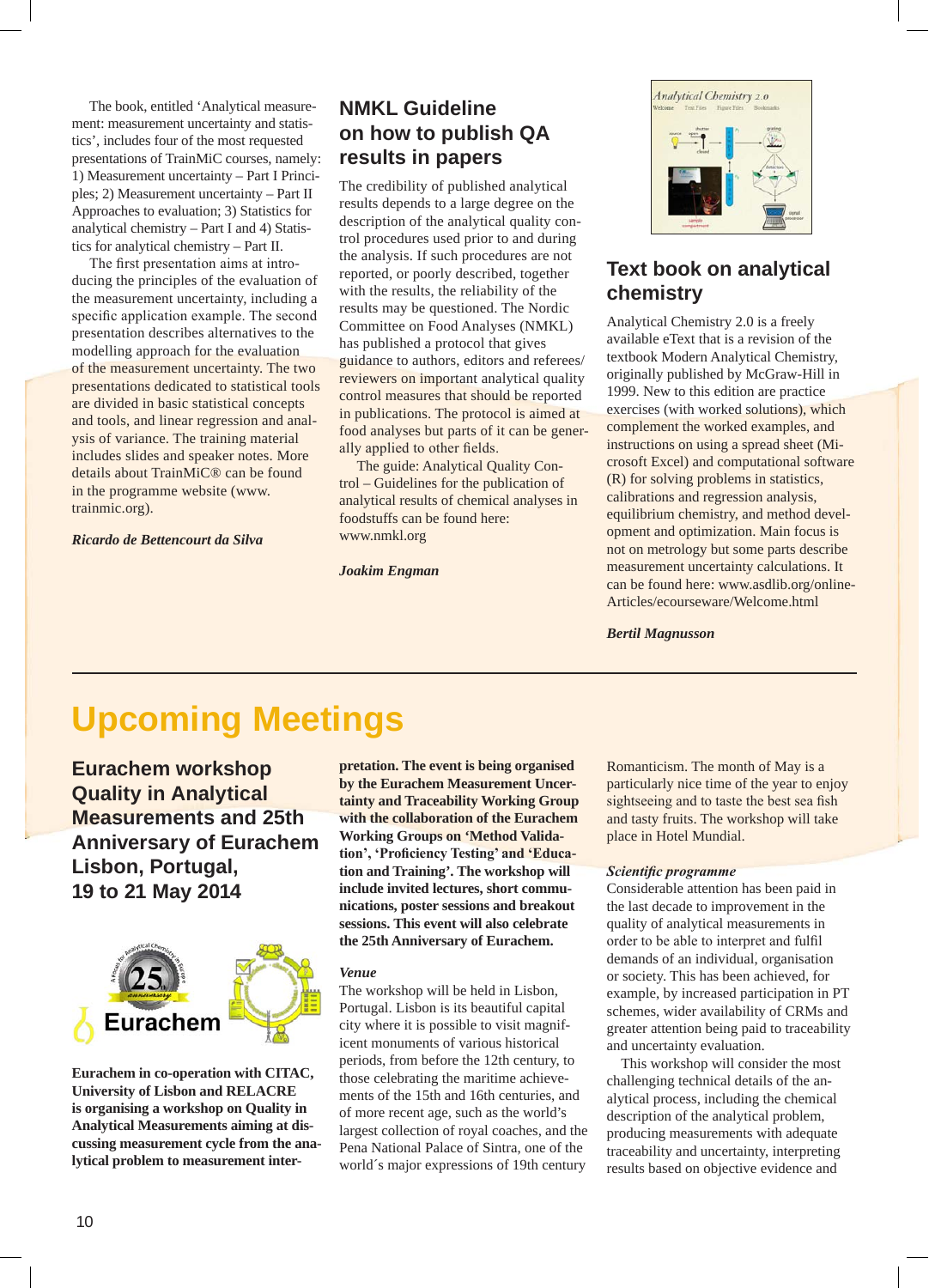reporting results to the client. Breakout sessions will provide the opportunity to identify areas where problems remain.

 These discussions will be complemented with sessions on how to train laboratory staff and clients to contribute to the successful production and use of analytical results to solve the most challenging societal problems.

 The workshop will include invited lectures, short communications, poster session and breakout sessions on important topics of the whole measurement process from defining the purpose of the measurement through to utilisation of the final result. Topics covered will include:

- 1. Specification for measurements
- 2. Product compliance assessment
- 3. Procedure Validation/ Verification
- 4. Measurement Uncertainty
- 5. Measurement Traceability
- 6. Proficiency testing
- 7. Training

#### *Registration*

Submission of abstracts, registration and hotel reservations is now open via the Workshop website: www.fc.ul.pt/ conferencia/eurachem-2014

The registration fee includes a book of abstracts, three lunches, coffee breaks and workshop dinner. A discount will be given to early registration before 31 March 2014.

Workshop Secretariat Phone: + 351 21 750 0959 Fax: + 351 21 75 00088 Email:mailto:eurachem2014@fc.ul.pt

*Ricardo Bettencourt da Silva* Chair of Local Organising Committee University of Lisbon, Portugal

## **Eurachem 30th General assembly and working group meetings**

In connection with the workshop some Eurachem working groups will have meetings on 21 and 22 May 2014. An anniversary dinner and celebration will be held on 21 May 2014. The General assembly will be held on 22 and 23 May 2014.

#### *Registration:*

www.fc.ul.pt/conferencia/eurachem-2014

## **8th Workshop on Proficiency Testing in Analytical Chemistry, Microbiology and Laboratory Medicine Berlin (Germany), 6–9 October 2014**

The Eurachem Proficiency Testing Working Group (www.eurachem.org), in co-operation with CITAC (www.citac.cc) and EQALM (www.eqalm.org), is organising the 8th event of a series of Workshops addressing current practice and future directions of proficiency testing (PT) and external quality assessment (EQA) in analytical chemistry, microbiology and laboratory medicine.

#### *Venue*

The Workshop will be held in Berlin, an exciting city of contrasts. Forever evolving it provides a countless variety of historical and modern attractions. Berlin has over 170 museums, making the city one of the world's prime locations for first-rate historical art collections, cultural exhibitions as well as museums of science and technology. Berlin has good airline connections. The workshop will take place in andel's Hotel Berlin.



#### *Technical Programme*

The Workshop will be structured to include training sessions, key-note lectures, short presentations, working group discussions and poster sessions, to enable interactive participation and cross-fertilisation of ideas. The official language of the Workshop will be in English. Invited lectures and accepted presentations/posters will be considered, through peer-review, for publication as full papers as a topical focus in an issue of Accreditation and Quality Assurance (Springer Verlag).

#### *Training Sessions*

Training sessions, which are open to Workshop participants, will be on 'ISO 13528 and beyond'

Lectures and Working Group Topics

- Review of ISO/IEC 17043
- User perspective of PT/EQA
- Sampling PT/EQA
- The revised ISO 13528
- PT/EQA schemes in developing countries
- Harmonisation of performance assessment in qualitative PT/EQA

#### *Who should attend?*

The Workshop will provide an excellent opportunity for PT/EQA scheme organisers, and end-users of PT/EQA (laboratories, accreditation bodies, regulators and the laboratories' customers) to come together and share their views.

#### *Registration*

Submission of abstracts, registration and hotel reservations is now open via the Workshop website Workshop Secretariat Phone: +49 8104 3769 Fax: +49 8104 3717 Email: secretariat@eurachempt2014.de Website: www.eurachempt2014.de

#### *Michael Koch*

Chair of Local Organising Committee University of Stuttgart, Germany

#### *Brian Brookman*

Chair of Scientific Committee LGC Standards Proficiency Testing, Bury, UK

## **Eurachem/NMKL workshop on Measurement uncertainty for food laboratories**

Eurachem and the Nordic Committee on Food Analyses, (NMKL) are planning a workshop on measurement uncertainty. How to handle uncertainty connected to bias will be one of the issues. The workshop will be aimed at Nordic food and feed laboratories and will be held in one of the Nordic capitals in September 2014.